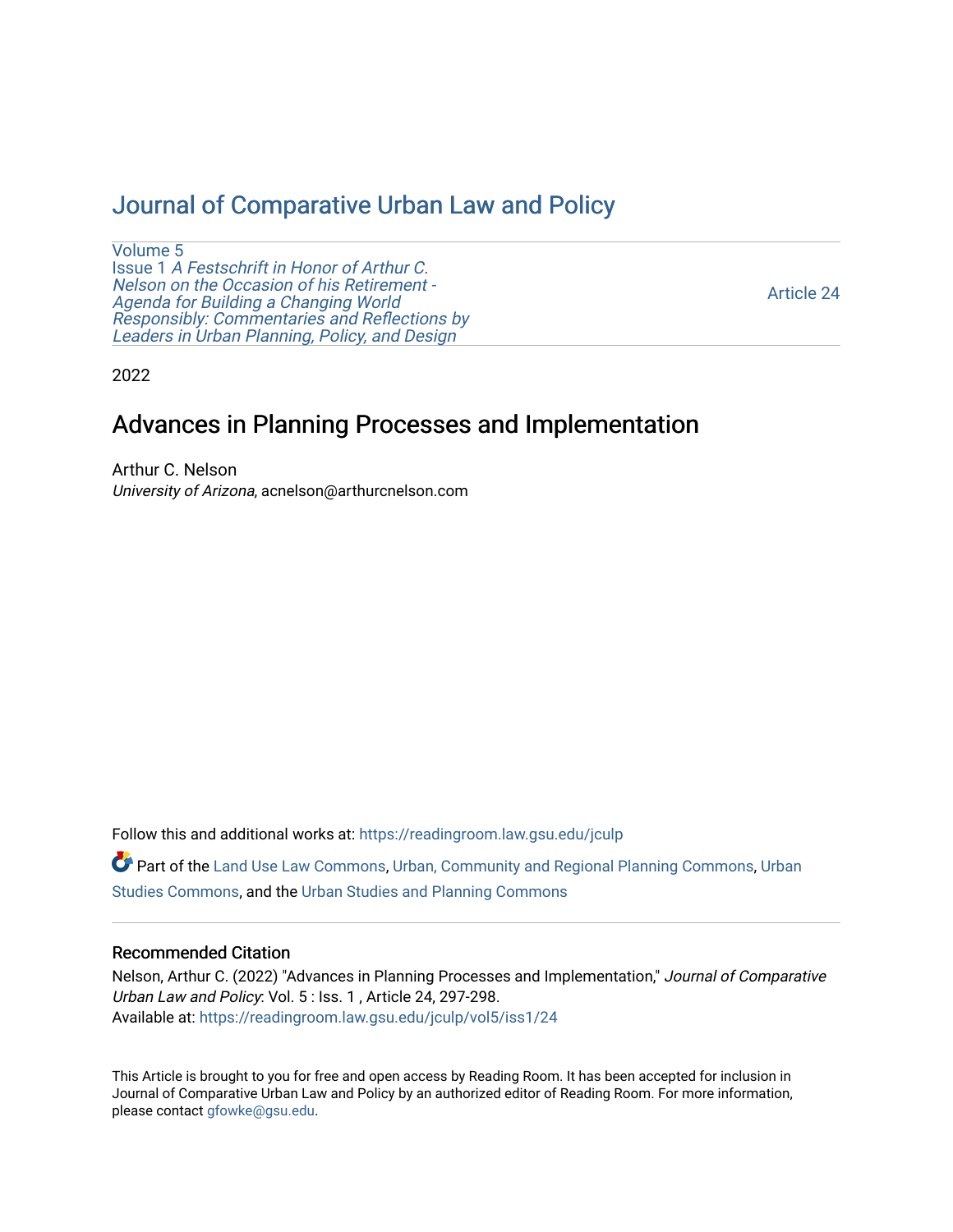## ADVANCES IN PLANNING PROCESSES AND IMPLEMENTATION

Change can be chaotic, such as disasters, revolutions and wars, or planned, such as meeting society's needs by choreographing investments in ways that achieve multiple, though oftentimes conflicting, goals. In choosing between these options, society tends to prefer planning, though planning professionals should heed the insights of Paul Knox in "Telos and Techne." This part of the festschrift offers six commentaries ranging from the future of the comprehensive plan to reflections on the state of growth management and smart growth planning to how one organization has shaped planning discussions in an entire region of the U.S. to the role and limitations of the sustainable development code, and lastly to the role of land use dispute resolution that has been arguably perfected in one state more than any other.

David Rouse begins this part with an over-arching perspective about "The Future of the Comprehensive Plan." Pulling substantially from material and insights from the late David Godschalk along with his other works, Rouse explores how the comprehensive plan can and must evolve to address the major challenges of the  $21<sup>st</sup>$  century.

In "Growth Management's Fourth Wave, Revisited," Timothy S. Chapin and Lindsay S. Stevens updates Chapin's earlier insights into what he calls planning's "Fourth Wave." The first three waves were The Era of Growth Controls  $(\sim$ 1950-1975), The Era of Comprehensive Planning ( $\sim$ 1975-2000), and The Era of Smart Growth (~2000-present). The fourth wave would be The Era of Sustainable Growth emphasizing that "land policy would require a delicate balance of remaining pro-development while also advancing conservation imperatives." The nature of the fourth wave is reconsidered in this article. Chapin and Stevens note the rise of the *development industrial complex* which opposes centralized, state, and local-directed land planning. They conclude that growth management may struggle to remain a centerpiece of the planning profession unless it embraces some new ideas and new policy models.

Smart growth has emerged as a more politically palatable approach to planning than growth management and growth controls, principally because it embraces growth per se while aiming to influence its features through a set of principles. In "The Rise and Fall of Smart Growth: An Exploration of the Appearance of Smart Growth and Related Terms in Google Searches, APA Conference Programs, and Selected Newspapers," Gerrit-Jan Knaap, Rebecca Lewis, Arnab Chakraborty, Katy June-Friesen, and Naman Molri trace the rise and fall of the popularity of the term and others similar to it in multiple modes. Not